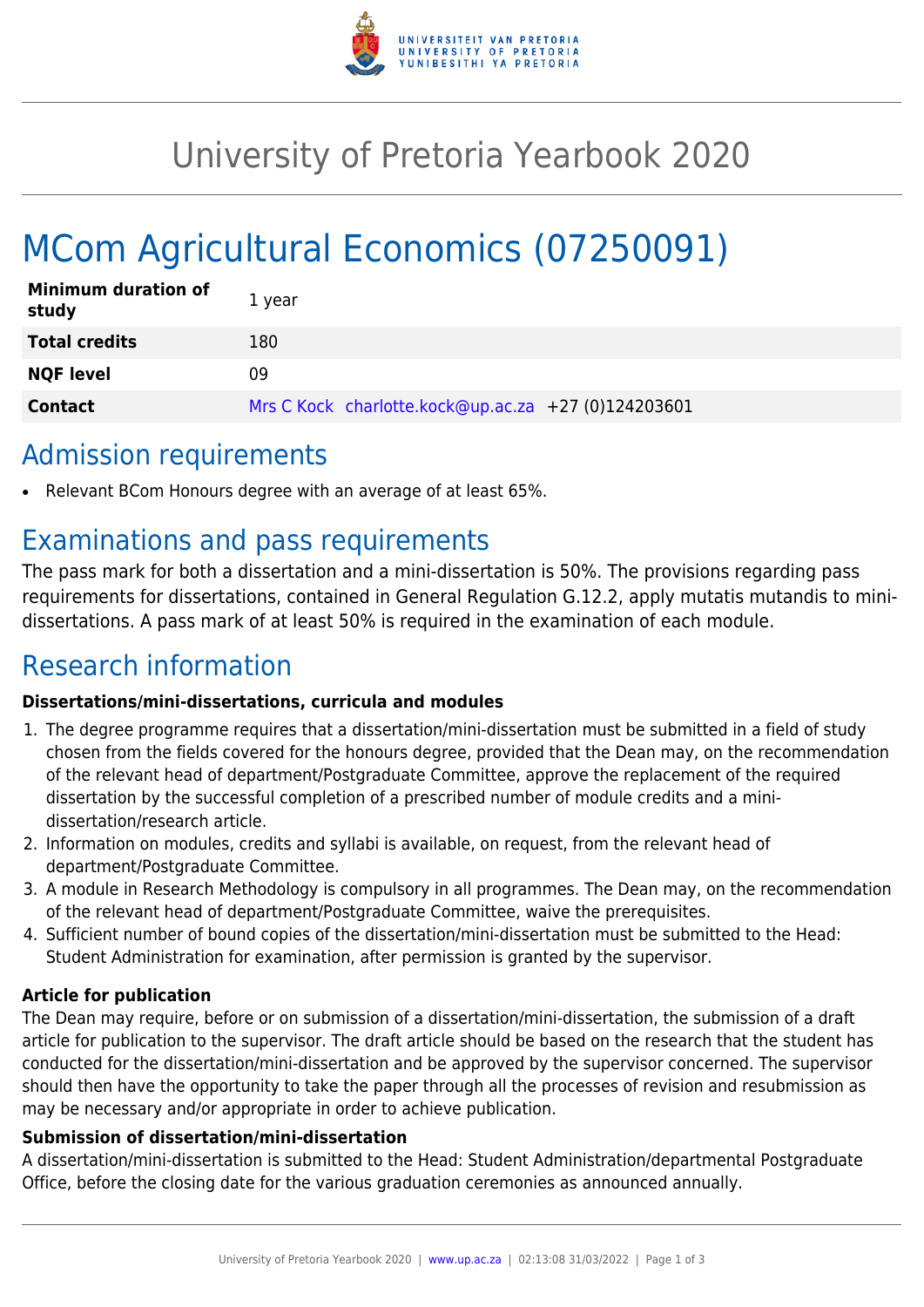

For examination purposes, a student must, in consultation with the supervisor, submit a sufficient number of bound copies and/or e-copies of the dissertation/mini-dissertation, printed on good quality paper and of good letter quality, to the Head: Student Administration/departmental Postgraduate Office. Permission to submit the dissertation/mini-dissertation in unbound form may be obtained from the supervisor concerned on condition that a copy of the final approved dissertation/mini-dissertation is presented to the examiners in bound format or electronic format.

In addition to the copies already mentioned, each successful student must submit a bound paper copy as well as two electronic copies of the approved dissertation/mini-dissertation to the Head: Student Administration/departmental Postgraduate Office in the format specified by the faculty and in accordance with the minimum standards set by the Department of Library Services, before 15 February for the Autumn graduation ceremonies and before 15 July for the Spring graduation ceremonies, failing which the degree will only be conferred during a subsequent series of graduation ceremonies.